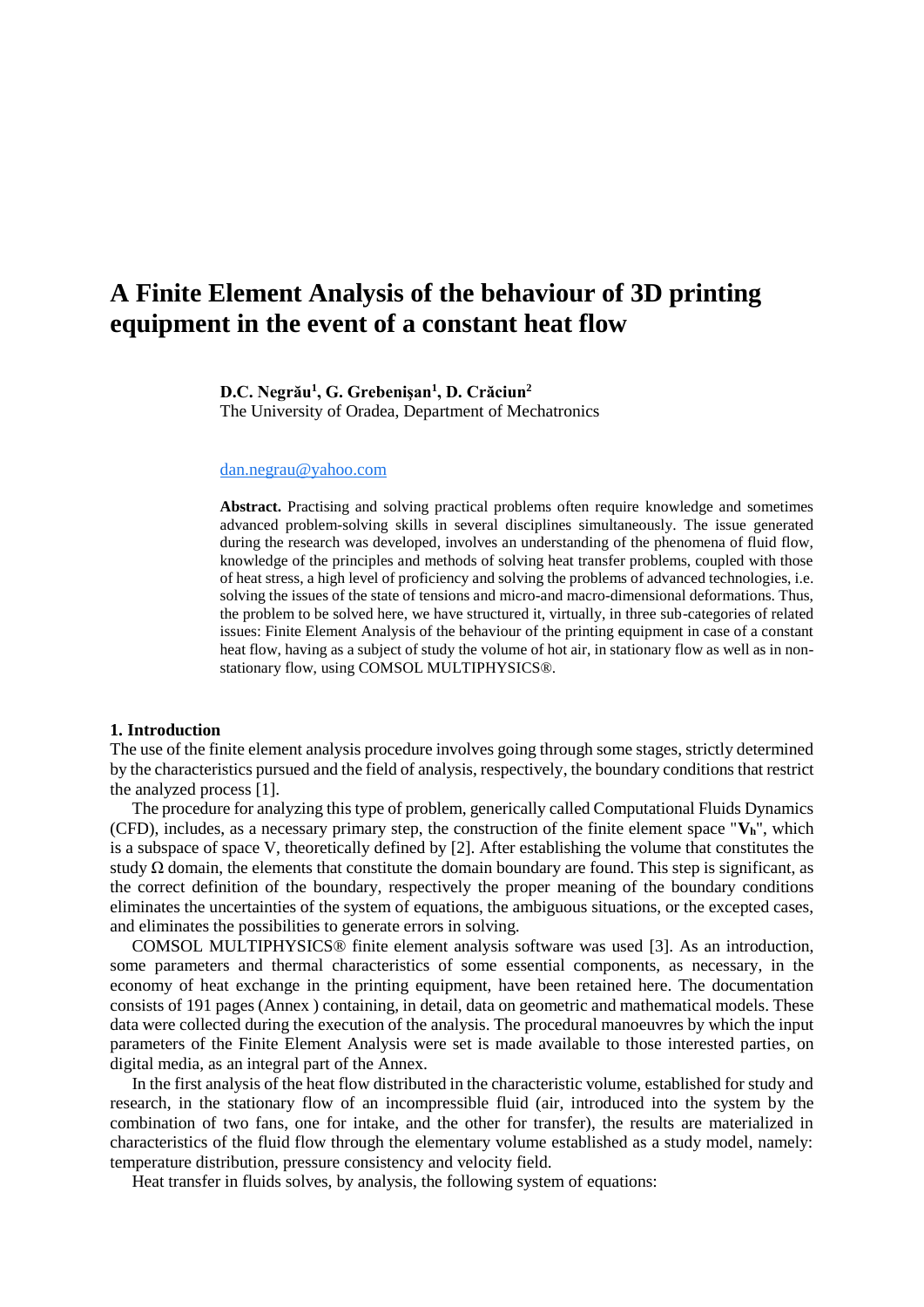$$
\begin{cases}\n\rho C_p u \cdot \nabla T + \nabla \cdot q = Q + Q_p + Q_{\text{vd}} \\
q = -k \nabla T\n\end{cases} \tag{1}
$$

where  $\rho$ - density,  $C_p$ - heat capacity at constant pressure, u- Velocity field, x component; T-Temperature;  $Q_{vd}$  - Viscous dissipation,  $Q_p$  - a point heat source, q- heat flux; k- Thermal conductivity,

Figure 1 shows the image of the analysis volume, which includes the elements involved in influencing the heat flow and the flow of the fluid in the analysis range, [4], [5]:



**Figure 1.** The volume of analysis, as the reference field

The analysis of the air intake system is based on the solution of the following mathematical model:

$$
\begin{cases}\n-n \cdot q = \rho \Delta H u \cdot n \\
\Delta H = \int_{T_{\text{ustr}}}^{T} C_p dT + \int_{p_{\text{ustr}}}^{p_A} \frac{1}{\rho} (1 - \alpha_p T) dp\n\end{cases}
$$
\n(2)

and figure 2. shows the location of admission air (notation Tustr-temperature of the air at the inlet, (*Upstream temperature*)):



**Figure 2.** The intake system domain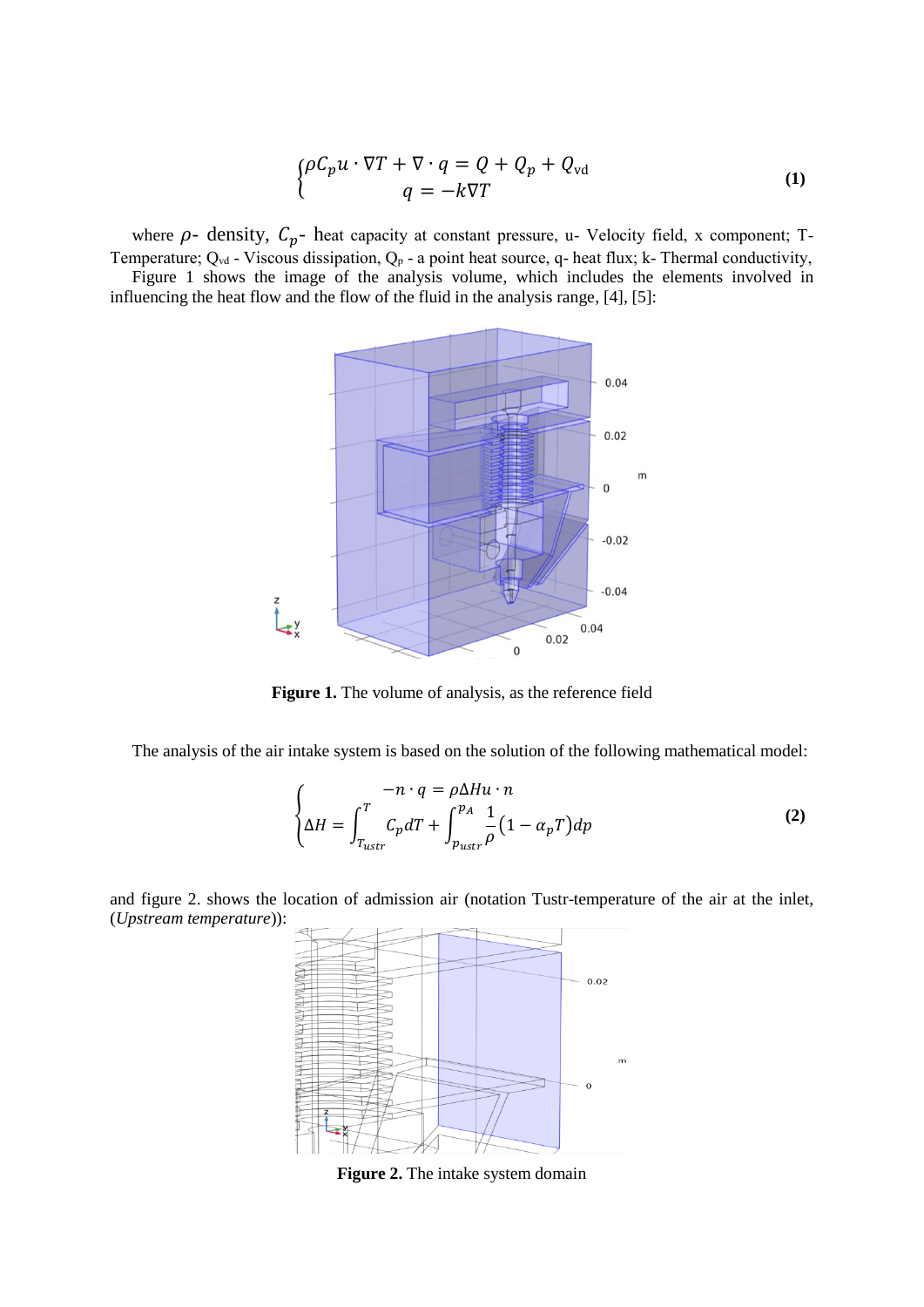The sequence in Figure 3. shows the volume of finite elements, the volume of analysis for which possible turbulent flow situations were studied:



**Figure 3.-** The domain to be analyzed in case of turbulent (non-Newtonian) flow, [6]

The system of equations related to this state and the properties of the fluid are determined sequentially by solving the set of equations adapted to the same study volume as the one in figure 3. The discretization of the field of analysis is presented in figure 4:





| <b>Description</b>          | <b>Value</b> |
|-----------------------------|--------------|
| Minimum elements quality    | 3.377E-5     |
| Medium elements quality     | 0.5944       |
| Tetrahedral finite elements | 1689872      |
| Pyramidal finite elements   | 28107        |
| Prismatic finite elements   | 339687       |
| Triangular finite elements  | 107331       |
| Quadratic finite elements   | 5438         |
| Edge finite elements        | 6461         |
| Top finite elements         | 227          |

.

 $\sum_{x}^{z}$ 

c)- Triangular finite elements d)-Finite elements discretization statistics

**Figure 4.** The discretization of the analysis domain, [7]

 $-0.04$ 

 $0.04$  $0.02$  $\overline{0}$ 

The temperature distribution, figure 5, shows, no doubt, that, in contrast to the high-temperature values, in the area of the printing nozzle, which is to be expected, in the areas outside the heating block of the printing filament, the temperature falls the limits of a controlled operation of the equipment as a whole.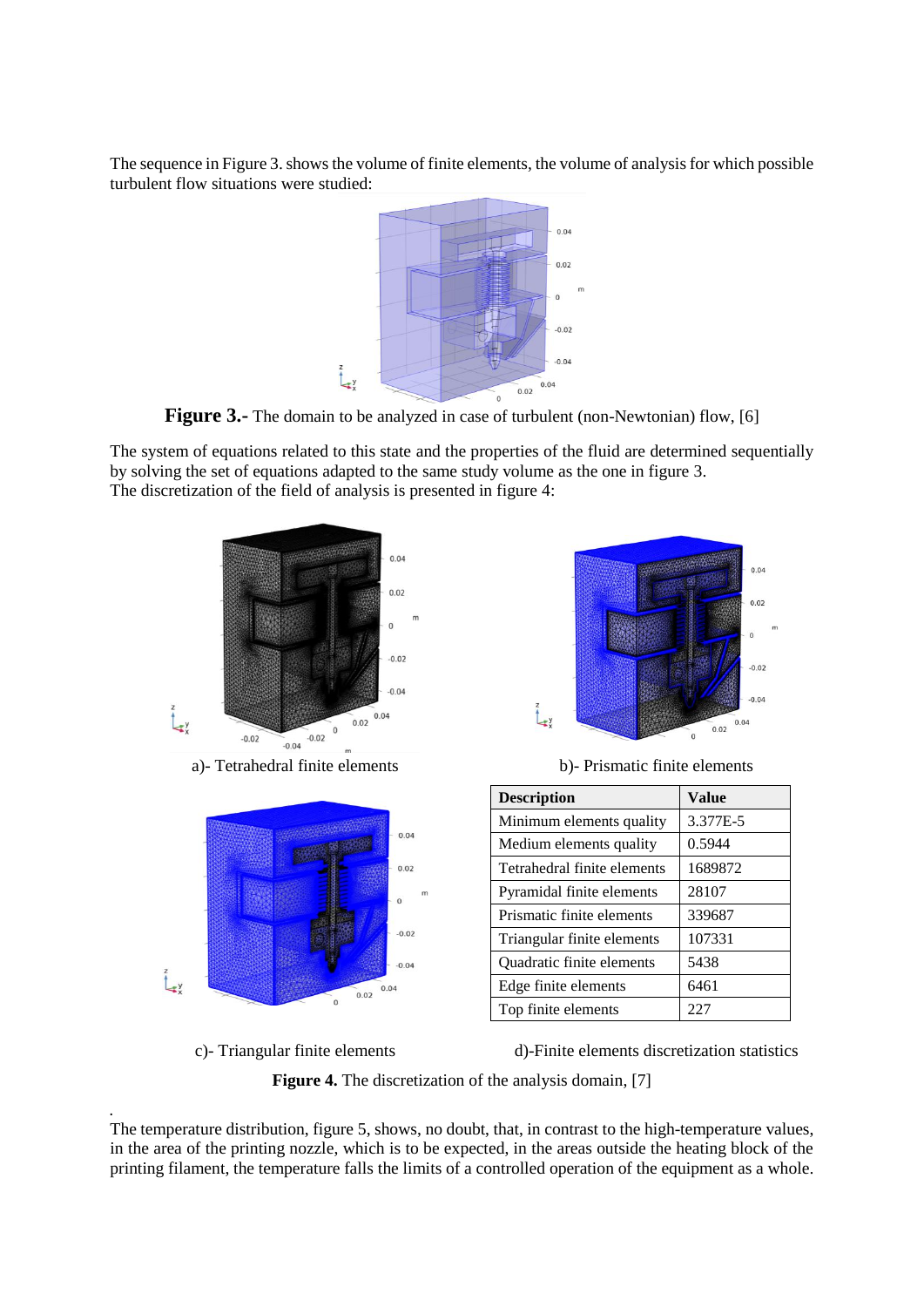

Figure 7 shows the air velocity field as it passes through the components of the printing equipment, which contributes to the cooling in the radiator areas and the area of the part being cooled.



Figures 9 to 11 graphically represent the evolutions of three measurable quantities: temperature, pressure and airflow velocity (the last two are defined as a function of the coordinates on the Oy axis) [8], [9].





**Figure 9.** Temperature variation graph **Figure 10.** Graph of pressure evolution, on the axis Oy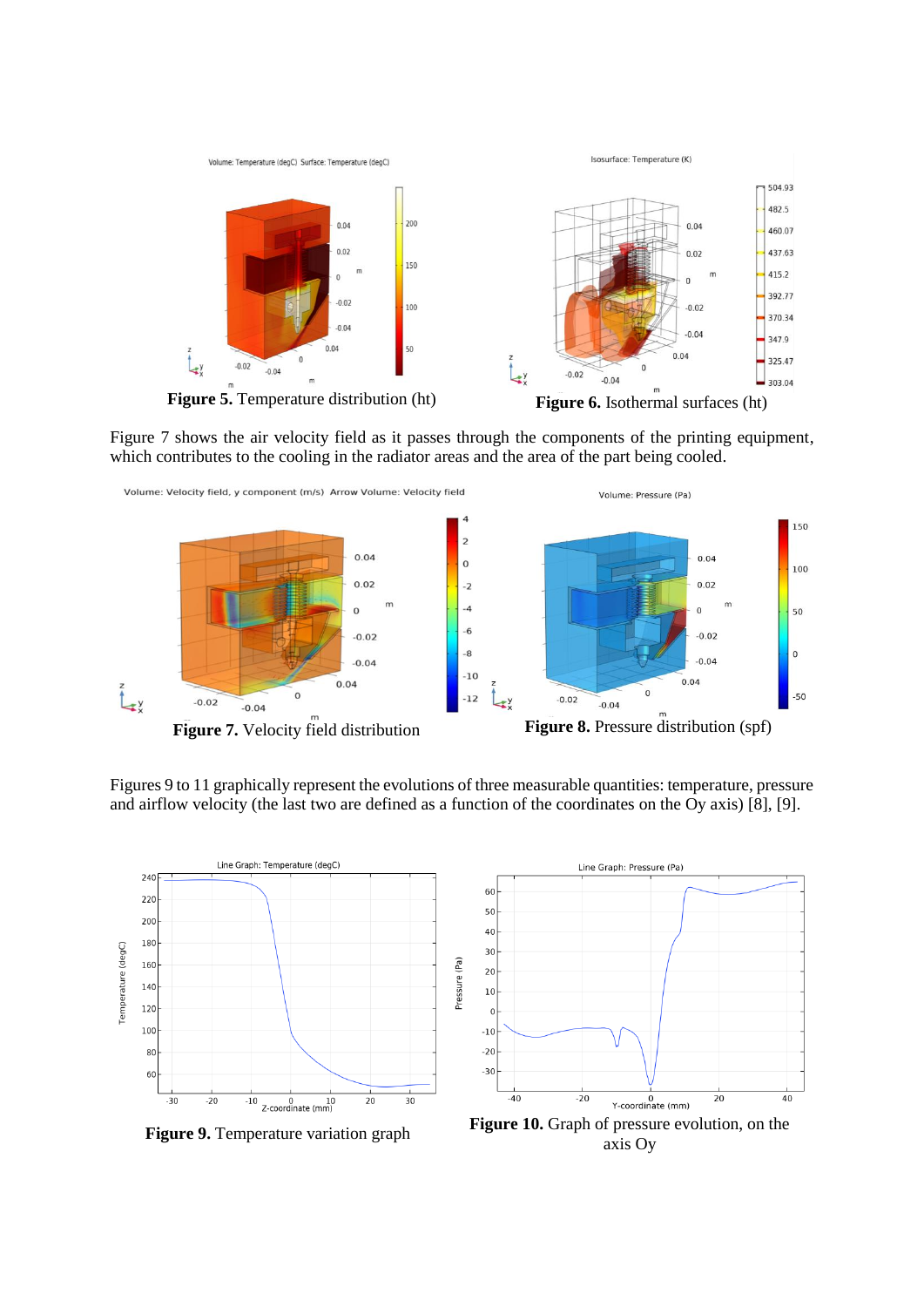

Figure 11. Graph of velocity evolution, on the axis Oy

## **Conclusion**

There are cases in practice where critical situations require the use of emerging, revolutionary technologies, namely to manufacture parts using 3D printers, and for finishing surfaces that require high dimensional accuracy as well as a surface condition superior to 3D printing [2], [10], [11], to subsequent cutting operations such as turning [12] and milling are used.

The decision to adopt as a solution the implementation of 3D printing as well as the success achieved based on the case above presented (figure 11) and combining the advantages of the two methods (additive and subtractive) to obtain a part that meets the requirements to which this part will be subjected. New devices have been designed to facilitate the assembly and verification of the various components.



**Figure 12.** Device fixed in the equipment

The above figure (figure 12) shows the 3D model of brushless motor support from a local company, the support used in the production process of an electric motor [6]. The engine mount is a device that needs to be made of plastic to prevent it from being scratched during the assembly process, figure 13.